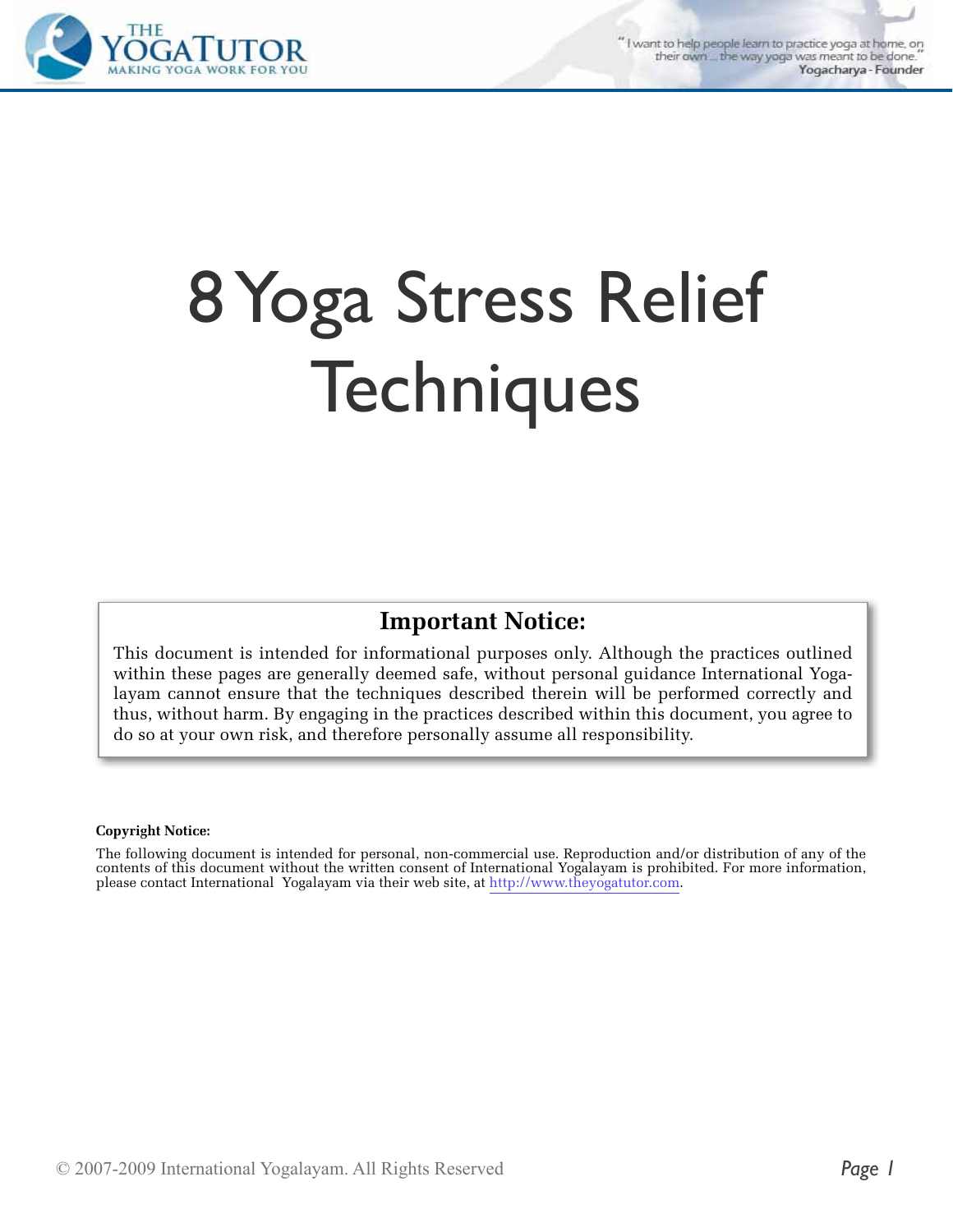# 8 Yoga Stress Relief Techniques

# **Introduction**

In yoga there are many techniques that provide particular relief to stress and tension. Many of those practices come from the tradition of hatha yoga, where certain asanas (postures) and kriyas (movements) are used to release pent up tension in the body. The branch of yoga known as jnana yoga also provides a number of practices for the cleansing of the body and psyche, and release from stress and strain. Pranayama is a third area of yoga that possesses many powerful cleansing, purifying and relaxing practices for the stress sufferer.

Here I'll introduce you to 8 yogic practices that can be performed alone or in combination with one another to provide release from normal, day to day stress, as well as chronic, built up tension.

| <b>Contents:</b>                                                                                                                         |                        |
|------------------------------------------------------------------------------------------------------------------------------------------|------------------------|
| <b>Hatha Yoga Techniques</b>                                                                                                             | Page                   |
| 1. Breath Awareness Technique<br>2. Spandha/Nishpandha - Tension/release<br>3. The Kaya Kriya - The full body cleanse                    | 4<br>5<br>6            |
| <b>Jnana Yoga Techniques</b>                                                                                                             |                        |
| 4. Loma-Viloma - The polarity practice<br>5. Nishpandha Jnana Kriya - The full body relaxation                                           | 9<br>$\dots$ 10        |
| Pranayama                                                                                                                                |                        |
| 6. Vibhagha Pranayama - Lobular breathing<br>7. Chandra Pranayama - Left nostril breathing<br>8. Mukha Bhastrika - The "forceful" breath | 12<br>15<br>$\dots$ 16 |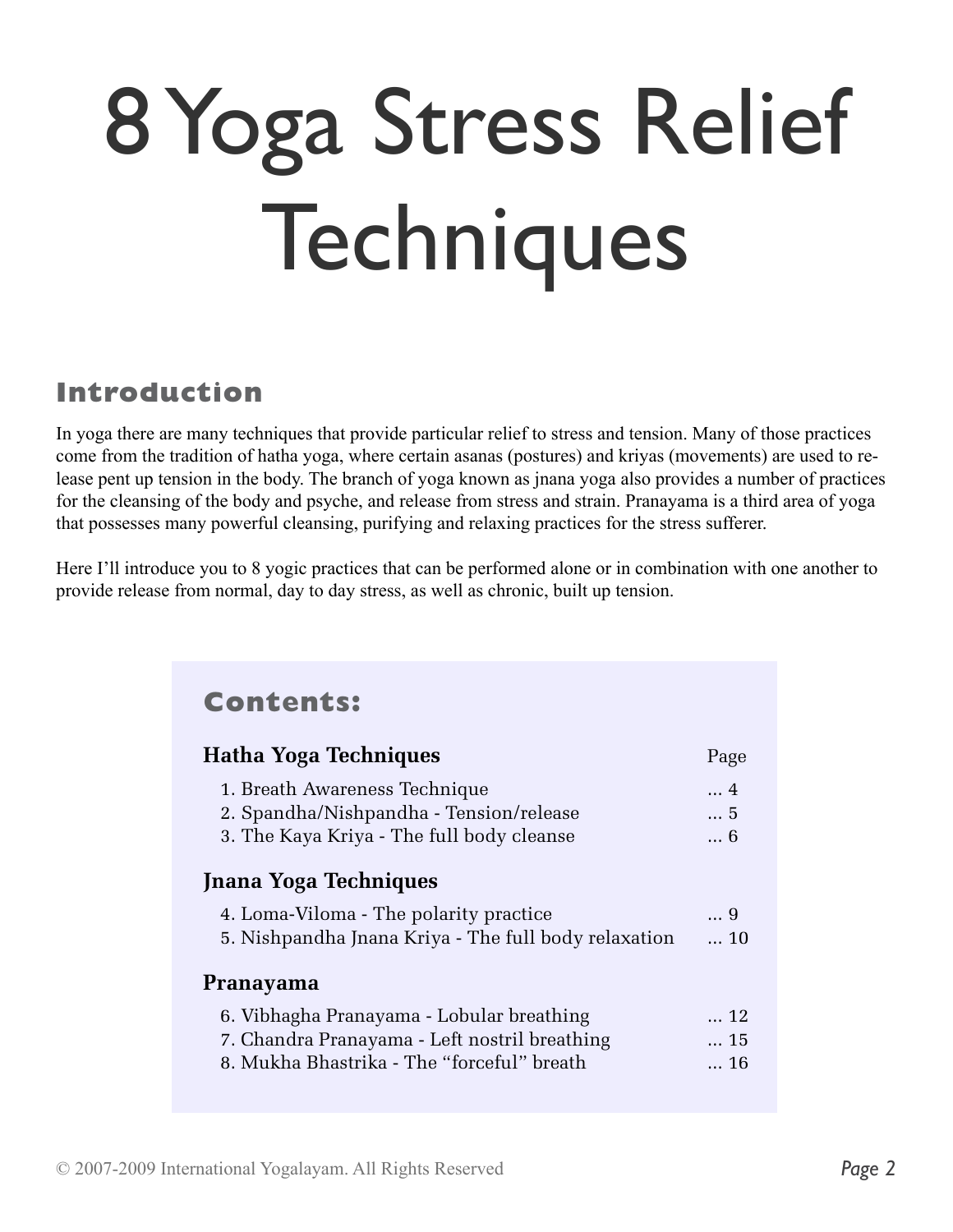# **HATHA YOGA STRESS RELIEF TECHNIQUES**

# **Shava Asana**

*Shava asana* (pronounced sha wa asana) means the 'pose of the corpse'. It is the primary position used in yoga for relaxation, one in which we attempt to literally mimic the 'lifeless state' by completely letting go of all conscious tension.

This position is used for a number of different types of practices in yoga. Here I'll introduce you to three *hatha yoga* practices performed in this position, which are specifically geared toward the release of stress and tension.

#### **The Shava Asana Position**

- » Lie down on your back with the legs and feet together and the arms straight down along the sides with the palms face upwards.
- » Optimally, the head should be directed toward the north, or if that is not possible, then toward the east.

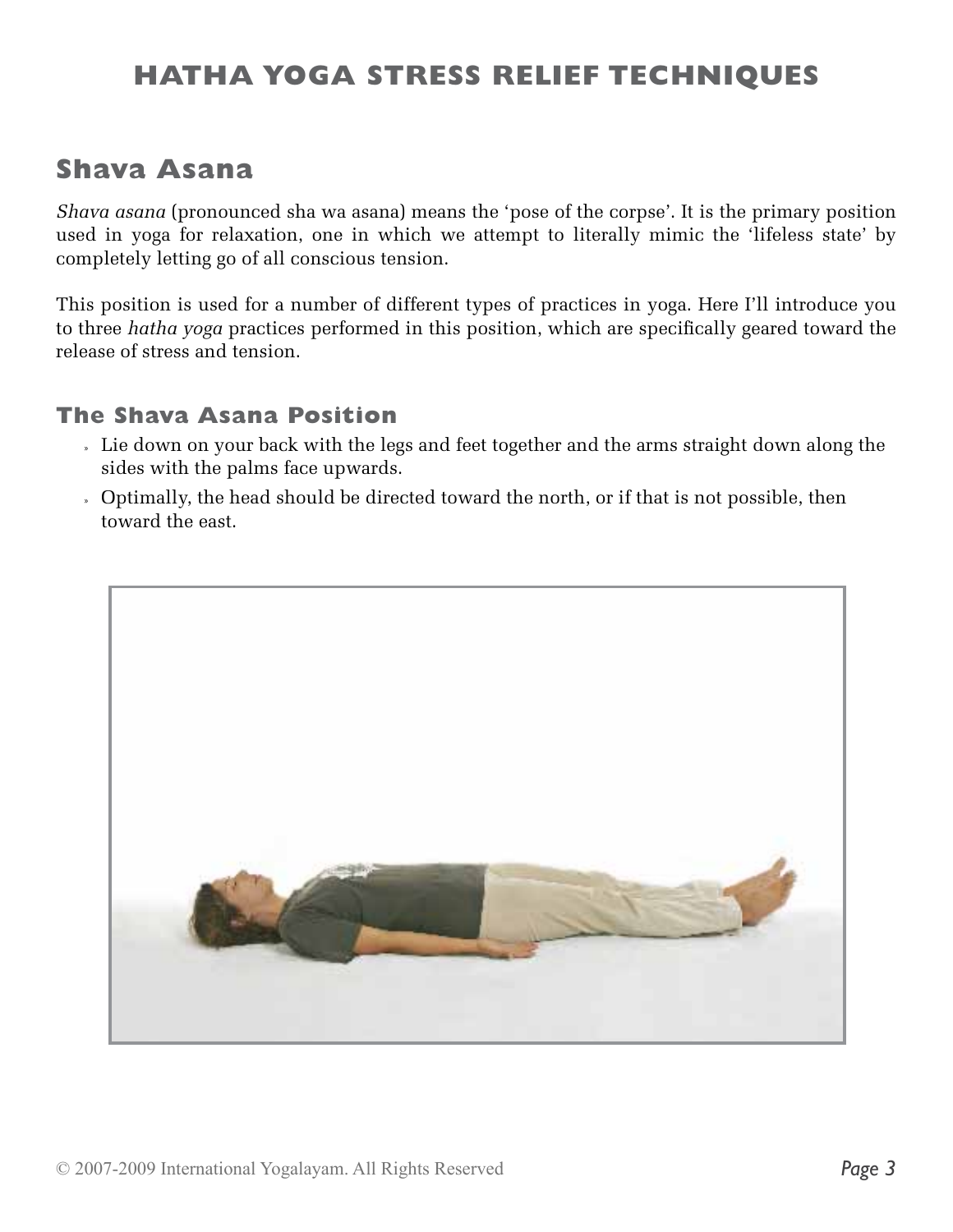# **1. Breath Awareness**

In this simple stress release technique, the mind is focused on the breath while a rhythm of deep steady breathing is gradually established.

# **Method**

- » Lie in *shava asana*
- » Breathe normally for a few minutes, allowing yourself to settle down and your mind to become relaxed.
- » Begin to pay attention now to the breath as it moves in and out through the nostrils only.
- » Now imagine the feeling of cool air flowing in through the nostrils on the inhalation, and the sensation of warm air flowing out on the expiration of air.
- » Continue to maintain this visualization for 5 to 10 minutes.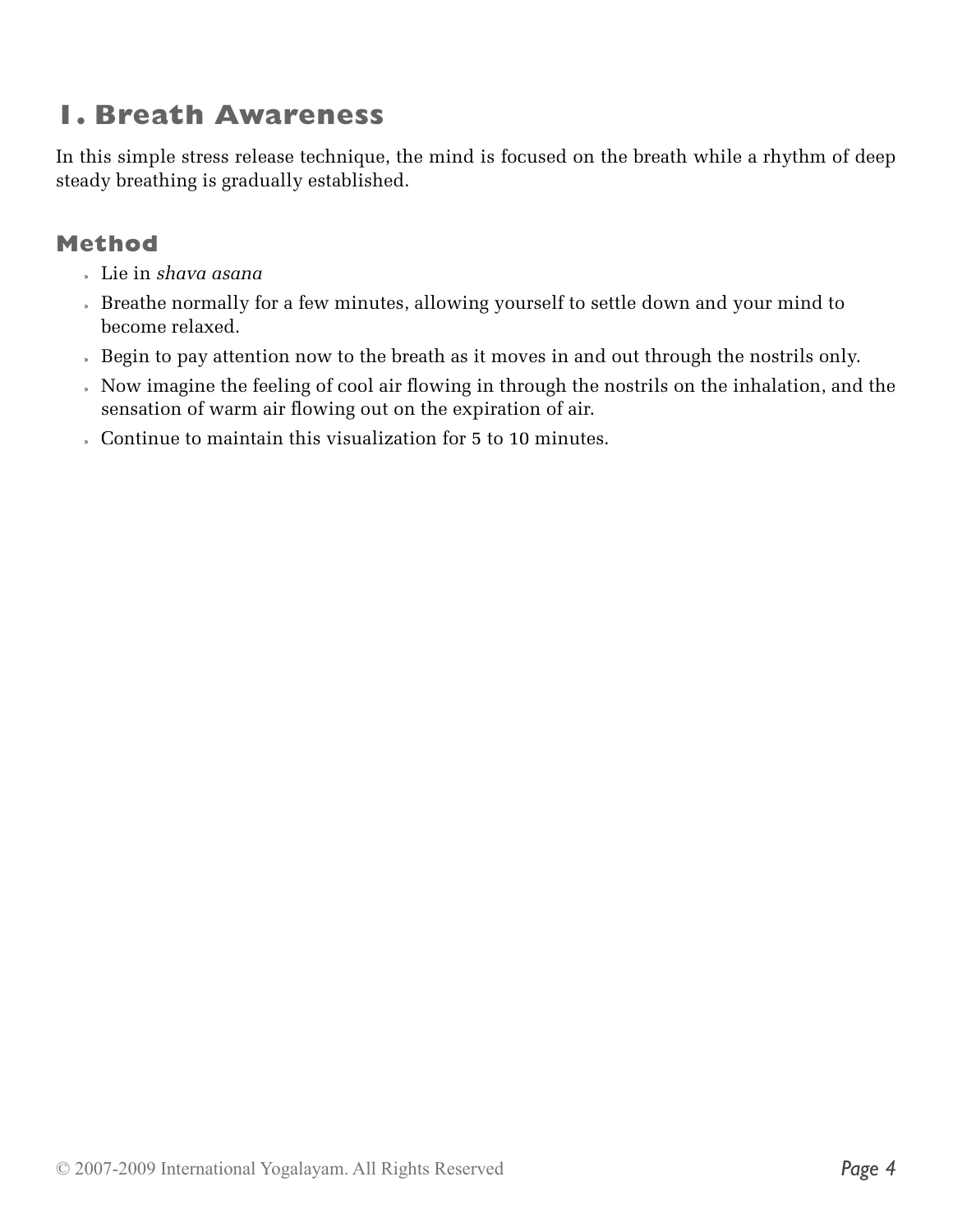# **2. Spandha/Nishpanda**

*Spandha* is the Sanskrit word for 'tension'. *Nishpanda*, then, means 'no tension', or 'without tension'. In this practice, we first tense different parts of the body to the maximum and then relax them as much as possible.

## **Method**

- » Begin in *shava asana*
- » Breathe normally and allow yourself to settle down and your mind to become relaxed.
- » Turn your attention to your left leg and intentionally tense up all of the muscles from the tips of the toes to the top of the hip.
- » Hold that tension (*spandha*) for 5 to 10 seconds, and then release it.
- » Now allow all of the muscles in the left leg to relax as much as possible (*nishpanda*). Allow a feeling of heaviness to flow through the entire left leg, from the tips of the toes to the top of the hip.
- » After about 30 seconds, repeat the process again, tensing for 5 to 10 seconds, then relaxing for 30 seconds.
- » Now continue this same process throughout all the other regions of the body, in the following order:
	- » Right leg
	- » Left arm
	- » Right Arm
	- » Buttocks and entire pelvic region
	- » Front torso (abdominal and chest regions)
	- » Rear torso (low, mid and upper back)
	- » Shoulder and neck
	- » Face and head
- » Once you have performed the *spandha/nishpandha* tension release process two times through all of these regions, you may repeat the entire process again, or simply allow yourself to remain relaxed in *shava asana* for as long as you like.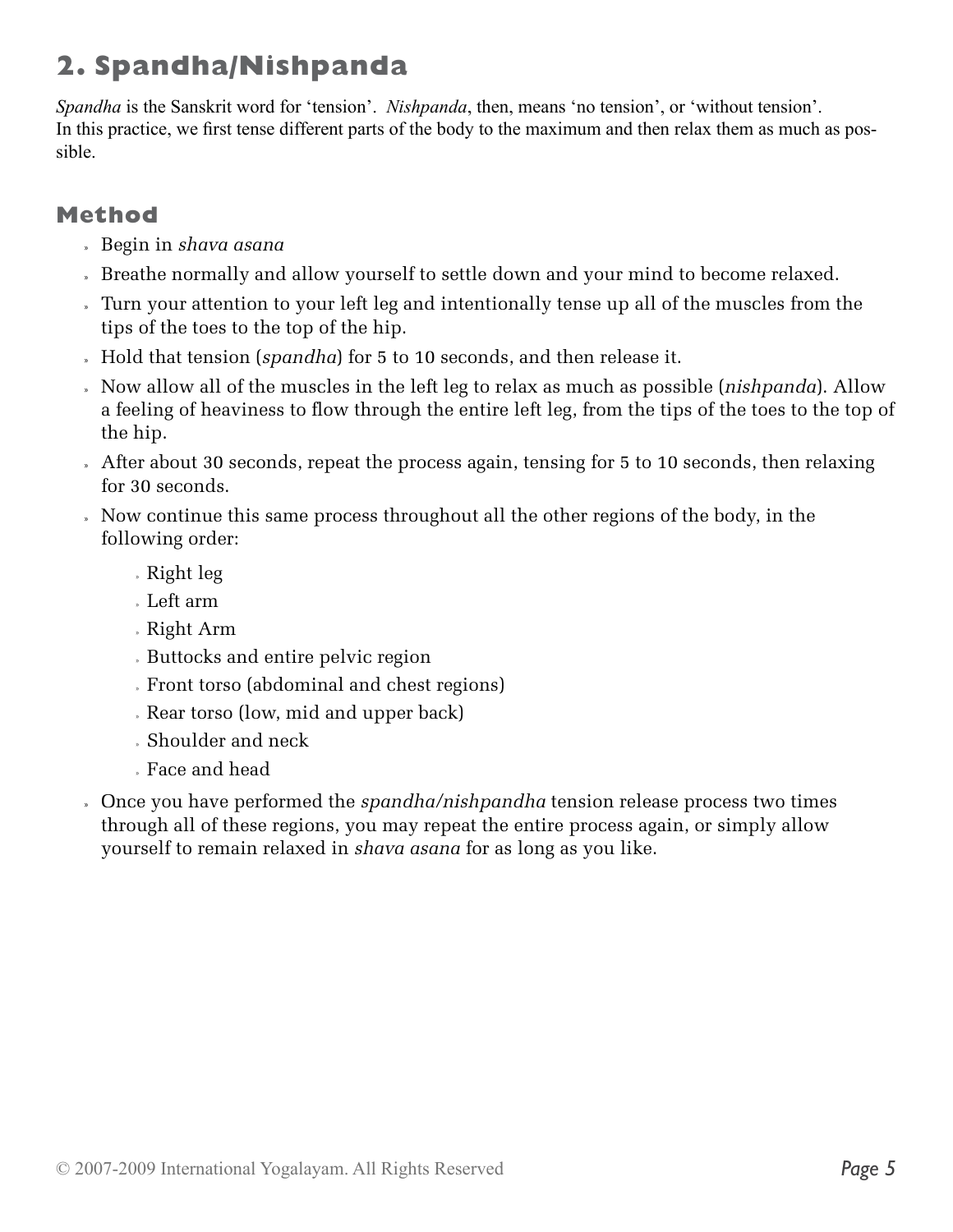# **3. Kaya Kriya**

*Kaya* is a term in Sanskrit used to refer to the human body. *Kaya kriya*, then, is a whole body cleansing practice that is most useful for releasing mental and physical tension, providing relief from physical traumas and body pain and balancing the 'energy flows' within the body.

This is a three-part relaxation technique in which the lower, middle and upper regions of the body are relaxed in succession with movement/breath combinations. It is performed in *shava asana*.

#### **Method**

#### **First Stage**

- » In *shava asana*, slide your legs about 1½ feet apart.
- » Begin by inhaling and then roll the legs inward as you continue to fill the lungs (i.e., internal hip rotation), drawing the toes together and toward the floor.
- » On the exhalation, roll the legs/feet outward as far as possible.

**Note:** Keep the legs completely straight during these movements.

**Note:** Both the inhalation and exhalation phases should be performed slowly, to a 6-count

» Repeat this action 6 to 9 times.

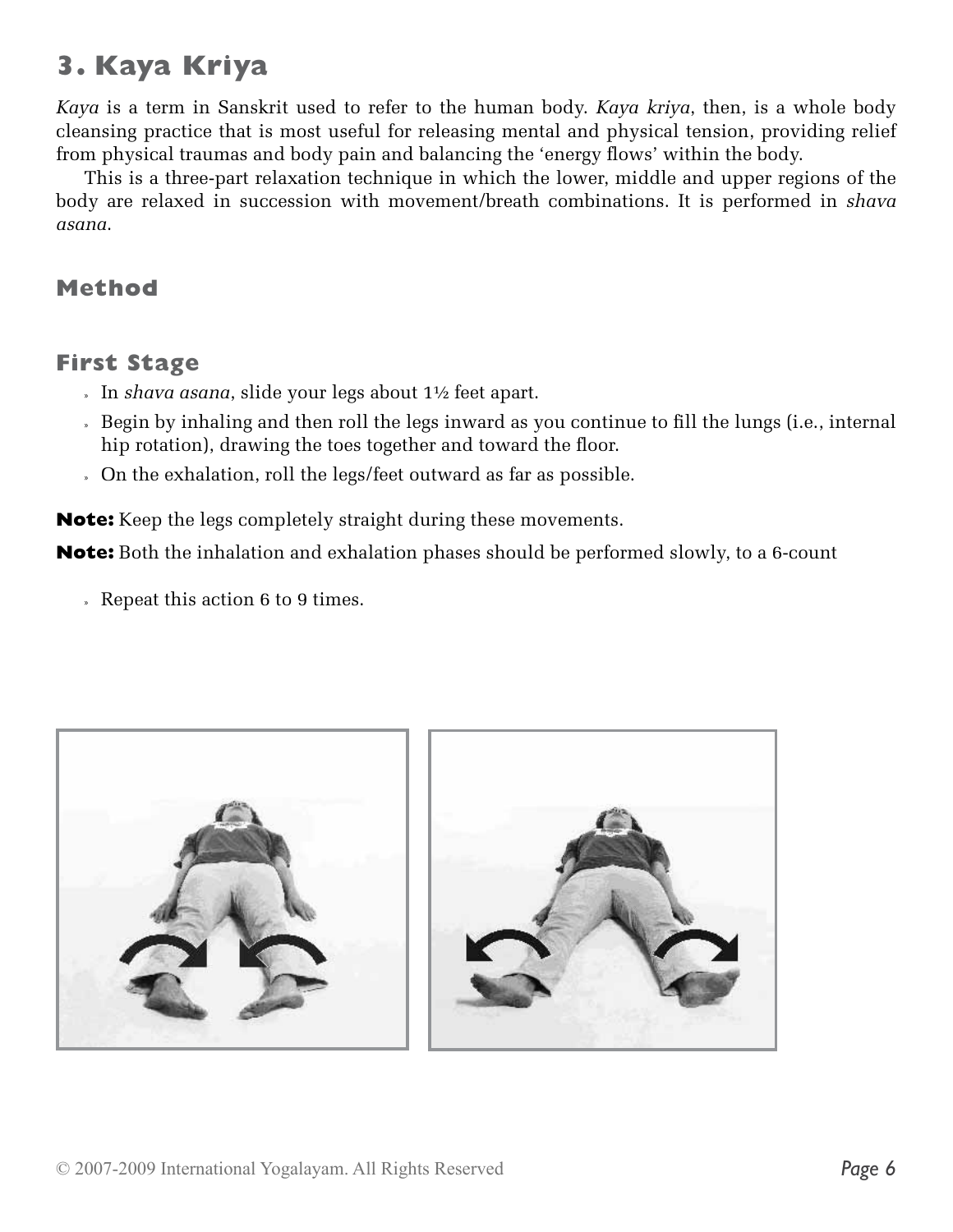# **Second Stage**

- » Bring your legs back together and then slide your arms slightly away from your body.
- » Again, inhale slowly while rolling the arms outward.
- » As you exhale, roll them inward, back to the starting point.



**Note:** Make sure to keep the elbows straight and rotate at the shoulder joints, allowing the wrists to roll along the floor.

» Also repeat this 6 to 9 times.

#### **Third Stage**

» This time, roll the head to the right side on the inhalation and to the left on the exhalation (6 to 9 times).

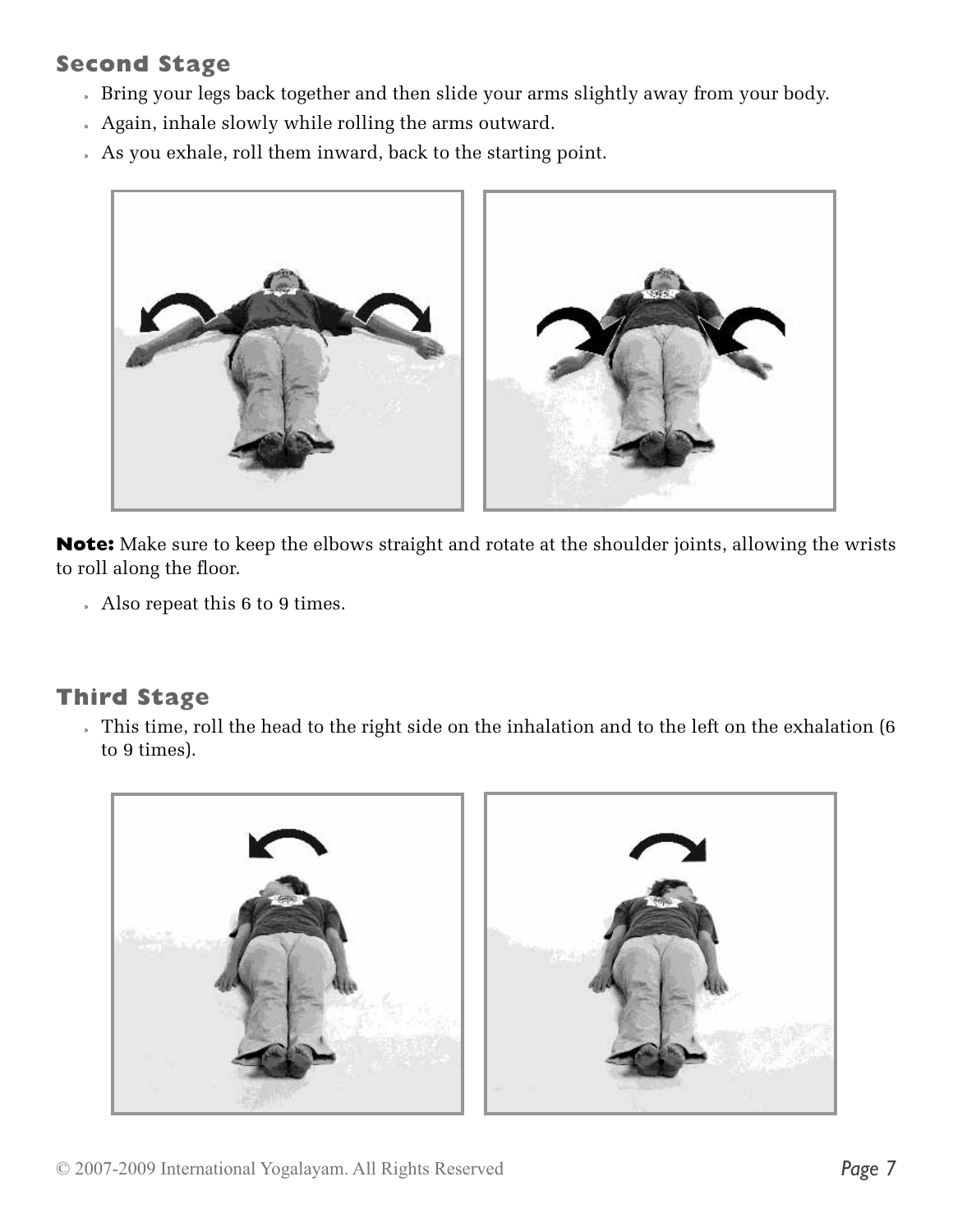# **The Full Kaya Kriya**

- » Perform the entire *kaya kriya* by performing all three of the previous movements one after the other.
- » On a 6-count in-breath, the feet are first moved inwards, then arms outwards, and then head turned to the right.
- » The reverse movements are then performed on a 6-count out-breath (legs outward, arms inward, then head to the left).
- » Continue until you feel completely relaxed and free from tension, with a desire to simply lie motionless.
- » Relax for some time in this state of stillness.

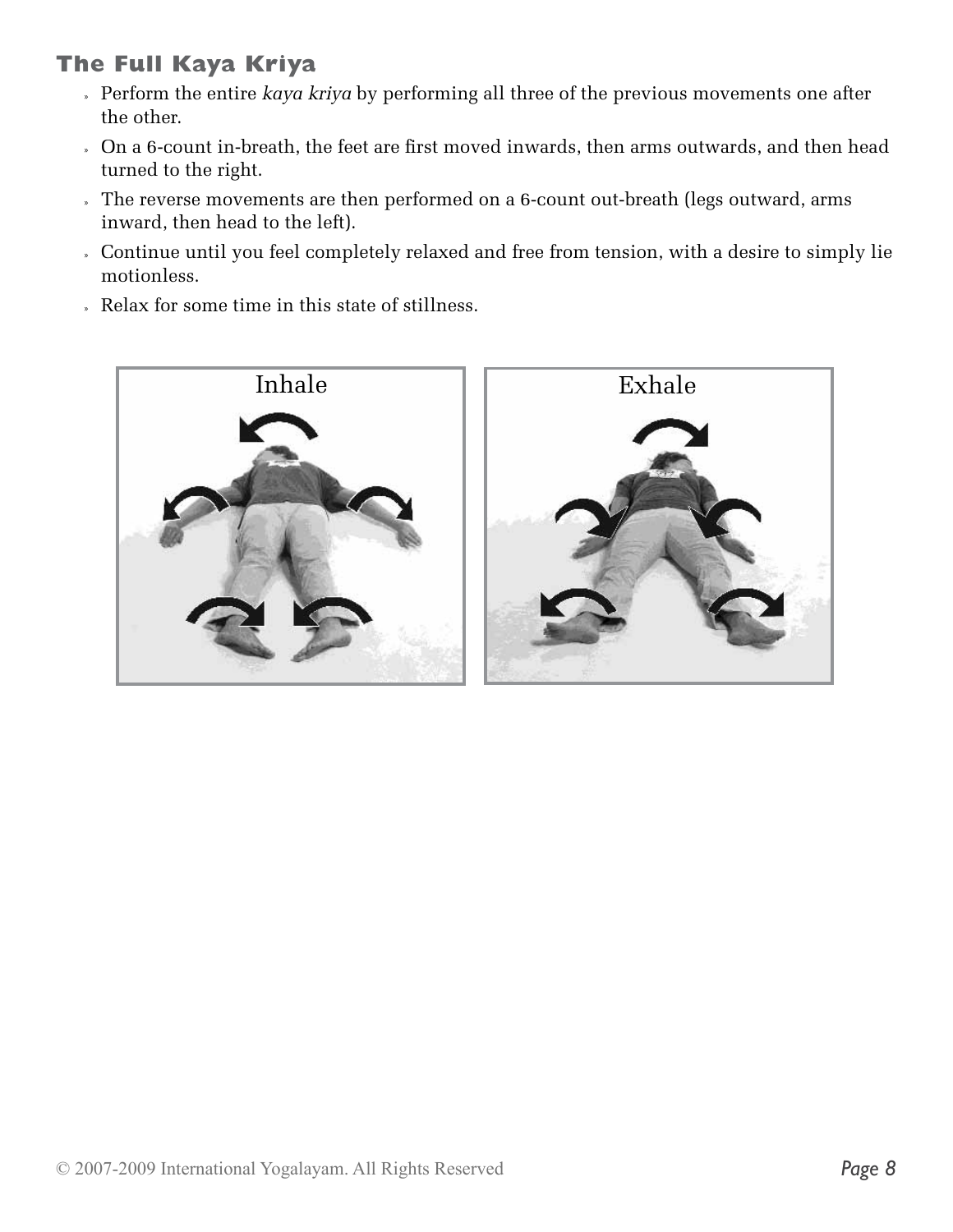# **JNANA YOGA STRESS RELIEF TECHNIQUES**

# **4. Loma-Viloma Kriya – The Polarity Practice**

This *jnana yoga kriya* helps to establish basic polarity of the body, a principle aspect of hatha yoga, by balancing the two fundamental universal energies '*prana*' and '*apana*'. (These are referred to variously in different traditions, such as yang and yin, positive and negative, solar and lunar, etc.)

This is a 're-polarizing process' that regulates the electrical flow of the nervous system and the ionization at the cellular level. This practice is also referred to as *Anu-Loma-Viloma*,



and among other benefits, it is highly effective in producing a state of deep relaxation.

#### **Method**

- » Lie in *shava asana* with your head toward the north.
- » Begin with a few rounds of deep, slow breathing.
- » When you have established firm control over the breath, imagine that a current of warm, golden *prana* (solar, yang energy) is moving through the body from above the top of the head to below the soles of the feet during the inhalation.
- » On the outgoing breath, feel a cool, silvery flow of *apana* (lunar, yin energy) entering through the soles of the feet and moving upwards through the body and out the top of the head.

**Note:** Breathing (both in and out) happens through the nostrils only.

» Continue to breathe fully and deeply while performing this visualization until deep relaxation develops (this should take about 6 to 10 minutes or more).

#### **Further:**

After some practice with this powerful polarity breath, you may begin to further visualize these *pranic* and *apanic* flows at the deeper cellular level – as waves of energy washing through the cells, energizing, refreshing and balancing all of the biological functions.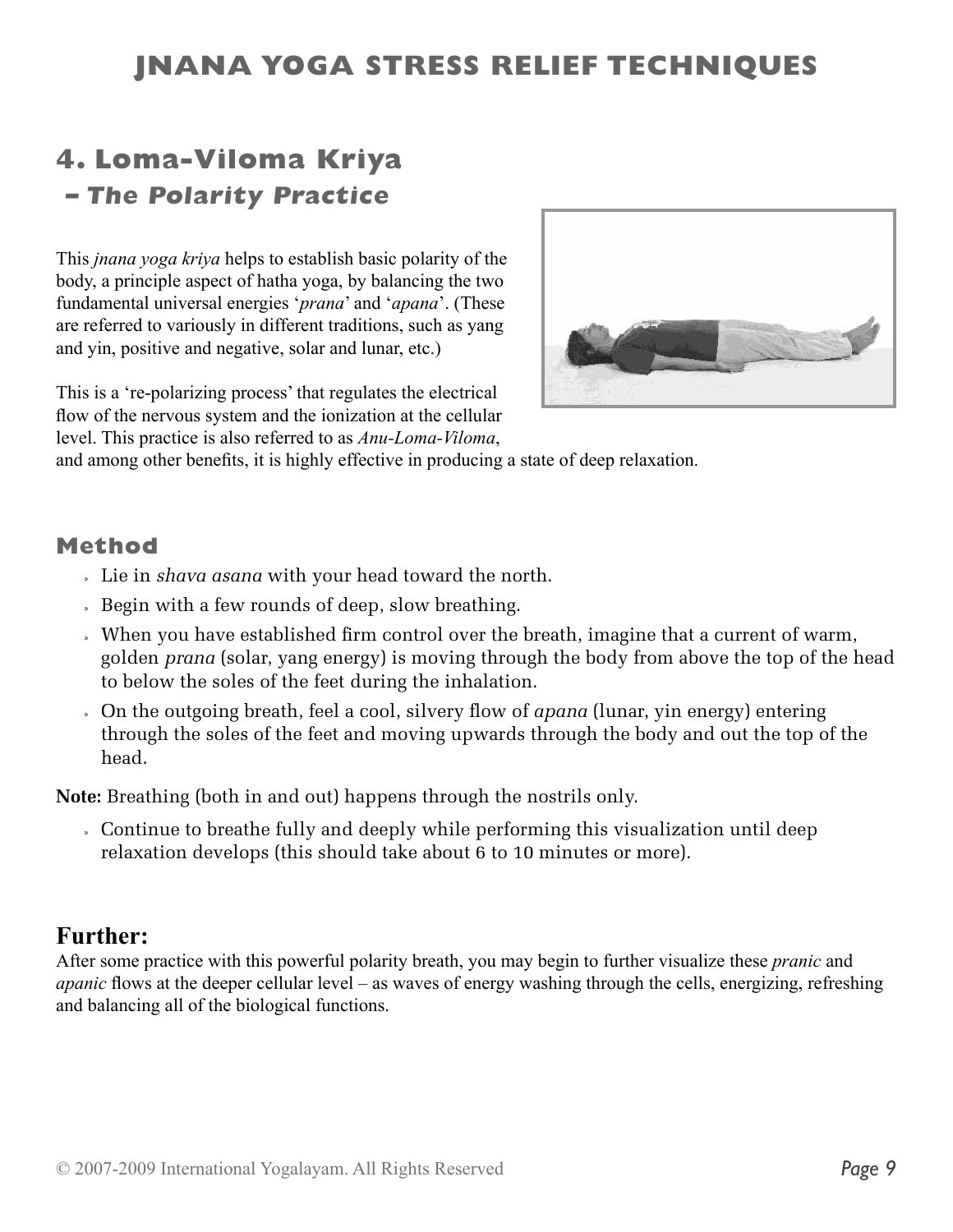# **5. Nishpanda Jnana Kriya – The Progressive Relaxation**

As we learned earlier, *nishpanda* means 'no tension', or 'without tension'. *Nishpanda jnana kriya* (the progressive relaxation) is the mental exercise for the release of all tension in the body.

**Note:** The progressive relaxation is a rather long process. You are advised to read the description of this technique in its entirety before beginning.



# **Method**

This technique is broken down into 2 stages: The **General Relaxation** and The **Gradual Relaxation**.

# **The General Relaxation**

- » Begin in *shava asana*.
- » Focus firstly on each of the major muscles groups of the body, consciously letting go of superficial, gross tension and creating a mental feeling of heaviness in each area.
- » Begin with the legs, spending as much time as needed in order to feel a sense of heaviness and relaxation in them.
- » Proceed to the arms, doing the same.
- » Next focus on letting go and perceiving a sensation of heaviness in the entire pelvic region, followed by the abdominal area, then the lower back, then the upper back.
- » Next, move your attention to the chest region, then the shoulders.
- » Lastly, relax the neck and head.
- » Spend about 3 to 5 minutes in total to achieve a general relaxation of all the major regions of the body.

# **The Gradual Relaxation**

- » Begin by projecting your mind to the tip of your left toes.
- » Start the gradual relaxation process through the foot and slowly upward toward the knee, then to the hip, focusing your attention on all the physical structures/tissues along the way.

**Note:** Move slowly and unhurriedly, trying to perceive each and every inch of the body and its structures, letting go of any and all sensations of tension or 'holding' along the way. Pause whenever and wherever you feel an additional need to focus and 'let go'.

» Continue likewise with the right leg.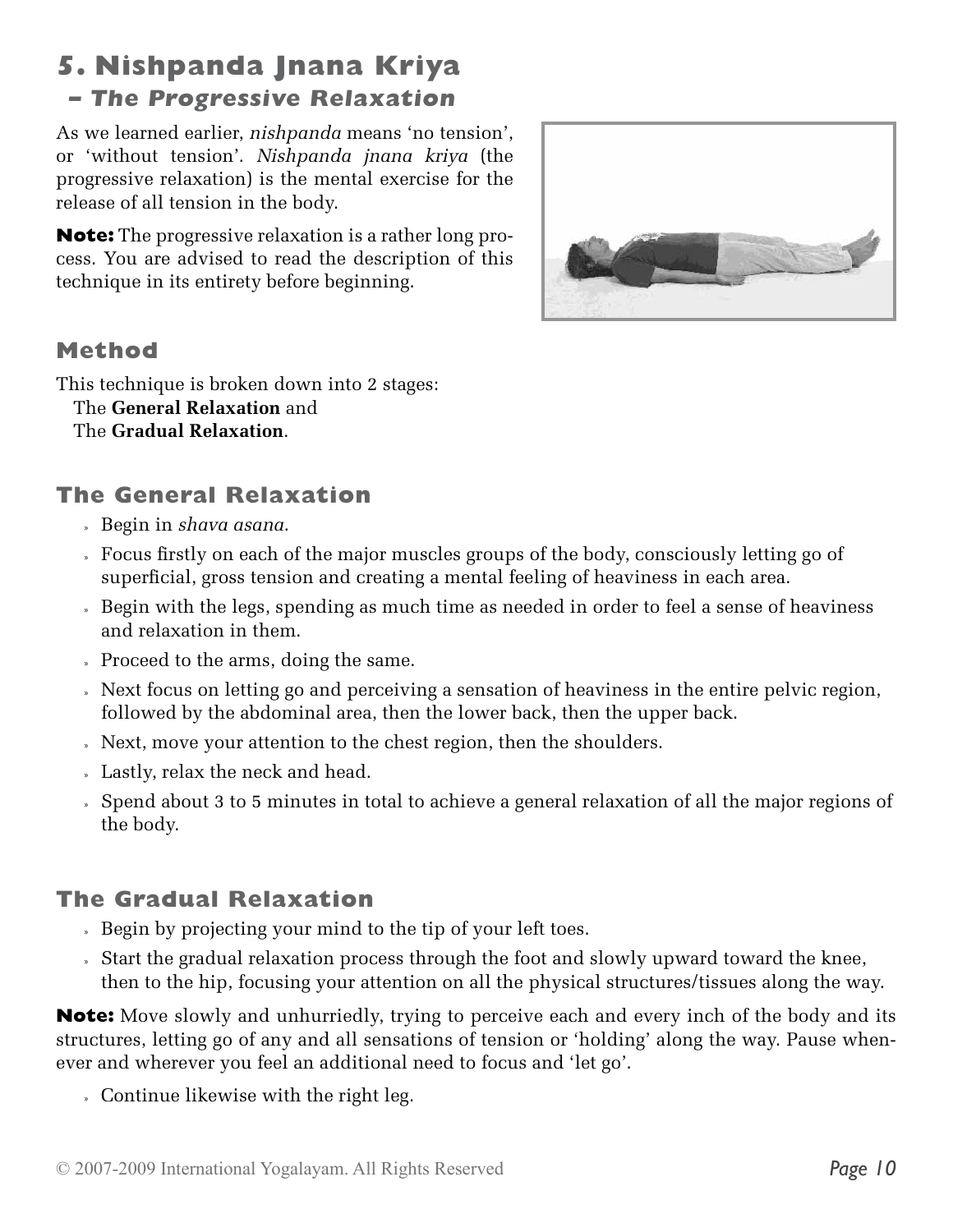- » Feel now, as much as possible, the earth with its gravitational pull on each cell, each molecule and atom of the legs. Give up to this force entirely. Let them rest heavy on the floor. If you try to move the legs now with your muscles, you will notice, at this depth of relaxation, that they are very heavy.
- » Perform the gradual relaxation process several times, first on the left and then the right leg — then proceed on to the rest of the body.

**Note:** With each repetition, notice a greater and greater relaxation of the legs, pinpointing each time precise spots of tension and contraction. Perform this exercise patiently, without thought to time or results.

Continue with the rest of the body in the following order:

- » Left arm, starting at the fingertips and moving up to the shoulder
- » Right arm (in the same fashion)
- » Buttocks, groin and pelvic area
- » Abdomen, from the lowest margin at the pubic bone up through to the lower rib cage.
- » Lower back, along the spine, including all the muscles on either side, around the shoulder blades and right up to the upper back
- » Chest
- » Shoulders (back, sides and front), both at the same time
- » Neck and throat, from the anterior (front), the lateral (sides) and up the posterior (back) to the base of the skull
- » Relax the chin and jaw
- » Lips and tongue
- » Cheeks
- » Eyelids, eyeballs, eyebrows
- » Forehead
- » Entire scalp and ears

**Finish** by becoming aware of the deep relaxation of the entire physical body. Feel a loss of body outline, a detachment of the mind from the physical body and a sensation of floating — 'mental freedom'. Allow yourself to remain passive, yet aware within this state of deep relaxation for at least a further 5 to 10 minutes.

This process, though it sounds simple, when performed slowly and with proper attention, can give you a sensation of deep relaxation previously unknown. It truly is a powerful practice. Use it often!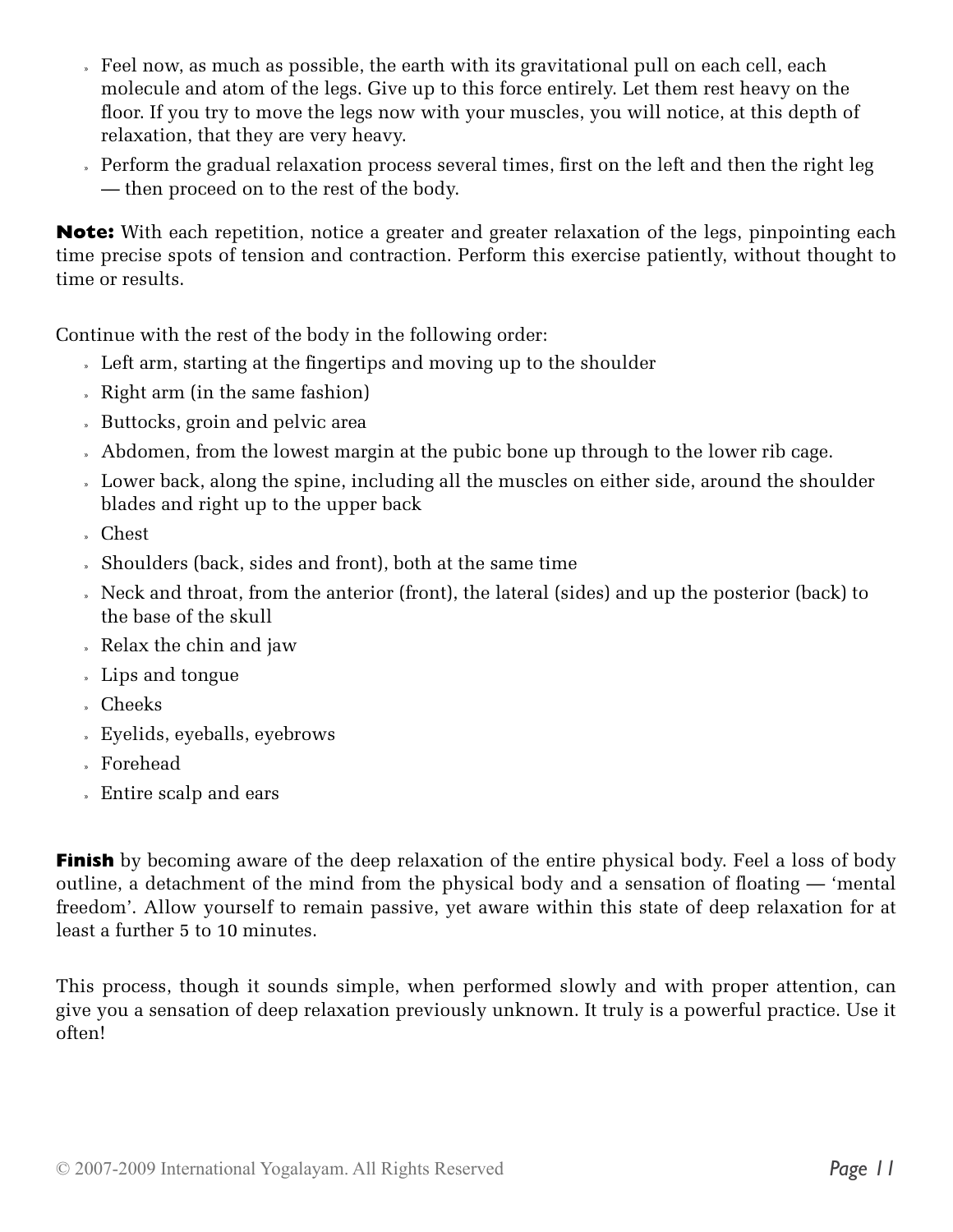# **PRANAYAMA STRESS RELIEF TECHNIQUES**

# **Vibhagha Pranayama**

The lungs have 3 distinct regions (or lobes) – the lower, middle and upper. The Sanskrit word *vibhagha* means 'section', or 'division'. *Vibhagha pranayama* teaches lobular (sectional) breathing, or control of the breath within each of these three distinct regions of the lungs. This pranayama, or breathing technique is the 'A-B-C' of proper breathing, the foundation for good breath control and the bedrock of good health.

The lungs are divided into three major sections:

- 1. **Adhama**, the inferior or lower abdominal area.
- 2. **Madhyama**, the mid or intercostal (rib cage) area.
- 3. **Adhyama**, the superior, high or clavicular area.

In the practice of vibhagha pranayama, we divide the breathing practice into three parts, focusing on each area of the lungs individually and then, at the end, performing them all together as the **mahat yoga pranayama***,* or the 'complete yogic breath'.

#### **Methods**

#### **Important Notes**:

- » The breath (both the inhalation and exhalation) should move through the **nostrils only**.
- » When breathing, both the incoming and the outgoing breath should be of equal length and volume. In the beginning, try to make each inhalation and each exhalation last for a minimum of 4 to 6 counts (roughly 4 to 6 seconds each), increasing the duration as lung capacity improves.

#### **Adham Pranayama**

- » To control the lower or inferior lobes of the lungs, place the palms of the hands onto the lower margin of the rib cage, in the region of the diaphragm.
- » Inhale deeply and slowly, doing your best to send the breath deep down into the lower portion of the lungs. In other words, do not let the mid-chest or shoulders expand.
- » Exhale and slowly releasing the air.
- » Perform 6 rounds of this lower-lung breath.

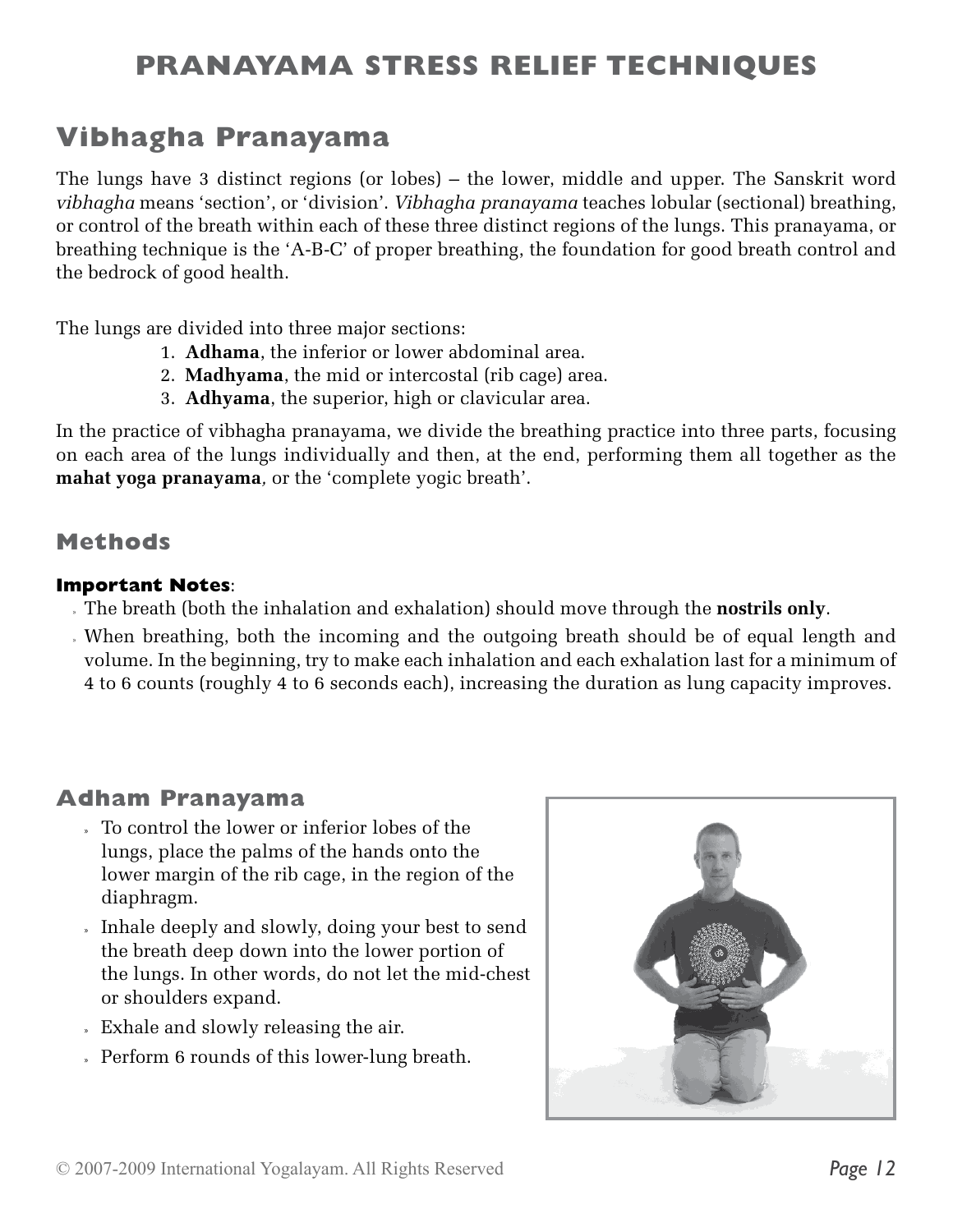# **Madhyam Pranayama**

- » To control the breath into the middle lobes of the lungs, place the hands onto the mid-chest, over the breast region.
- » Breathe slowly and deeply, gradually expanding the mid-chest region and filling the middle part of the lungs.
- » Thus time, avoid expanding both the lower, abdominal region as well as the upper shoulders.
- » Exhale and slowly empty the lungs.
- » Perform this mid-lung breathing 6 times,



# **Adhyam Pranayama**

- » To control the superior lobes of the lungs, place the hands onto the upper chest just below the clavicles (the collar bones) and slowly breathe high up into the upper chest.
- » Exhale and slowly empty the upper lungs.
- » Again, perform 6 rounds.

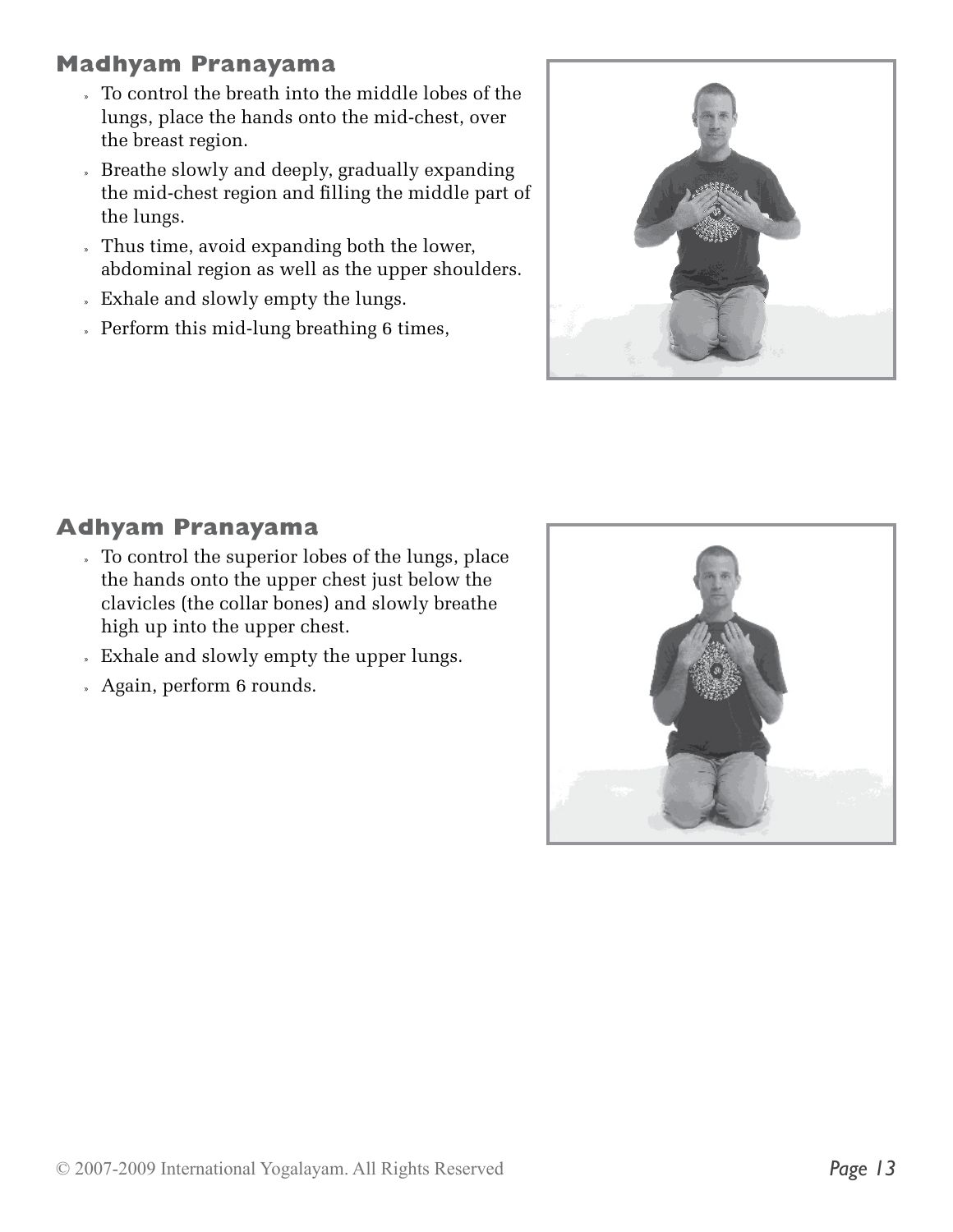# **Mahat Yoga Pranayama**

In this 'complete yogic breath' the air is consciously directed sequentially to the three parts of the lungs.

- » Place the right hand onto the diaphragm region and the left hand at the mid chest.
- » Start a long, slow, deep breath regulating the first two counts to the low lung area.
- » Continue inhaling, filling the mid-chest region for another two counts and then move the right hand to the upper chest (pic 2).
- » Fill the upper area of the lungs for the next two counts.
- » Return your hands to the start position (pic 1) and let the breath out in the same order, first deflating the low lungs, then the mid-lungs, and then finally the upper lungs.

**Note:** Pay close attention that the length of the breath is equal for each of the three lobe sections (i.e., 1/3 each).

» Take a short rest at this point and then repeat the entire cycle for a total of 6 to 9 full rounds.

\* When finished all 4 parts of this practice, lie down in *shava asana* and allow yourself to relax for 5 to 10 minutes.



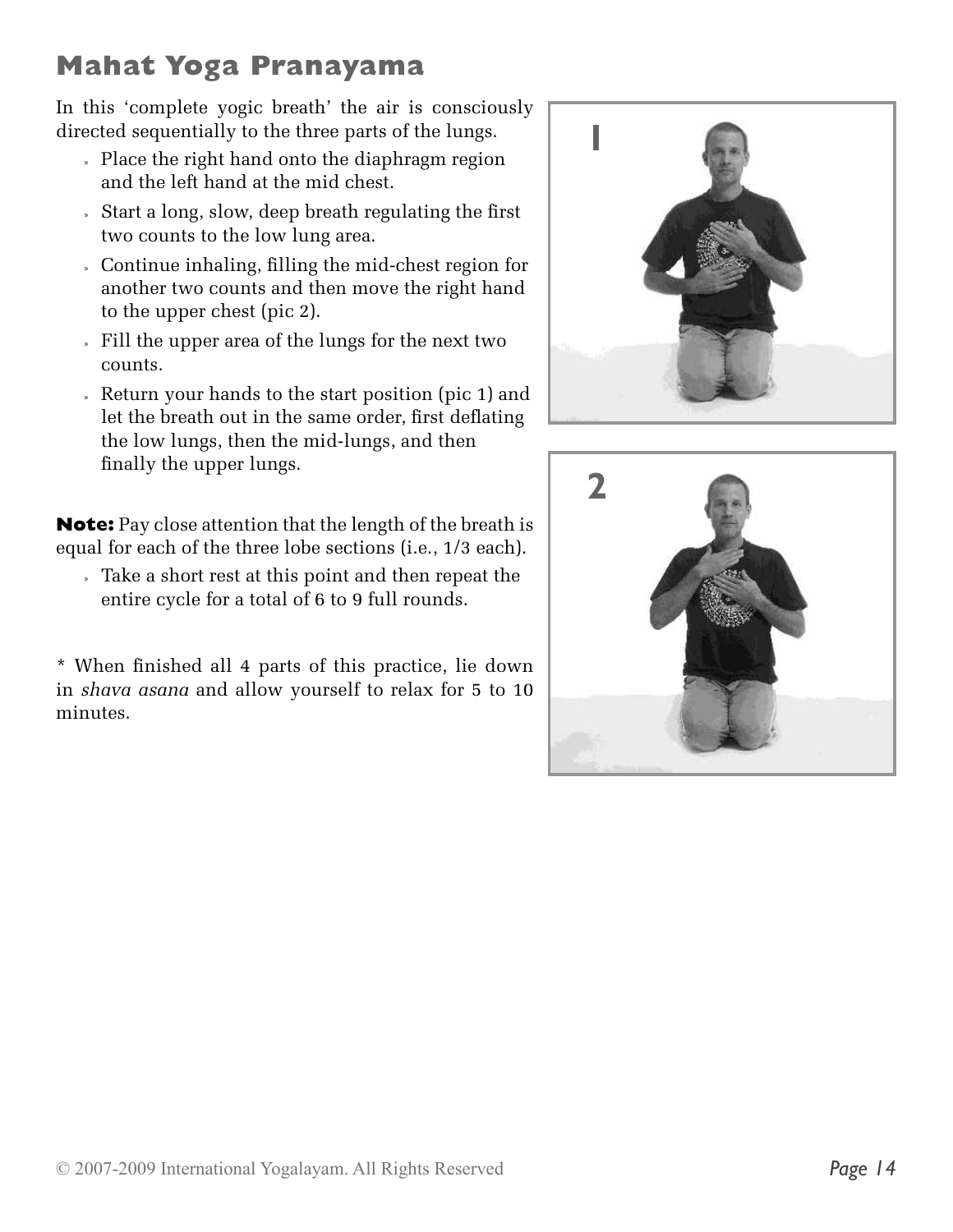# **7. Chandra Pranayama**

*Chandra* is the Sanskrit word for 'moon'. Here it refers to the 'left side', as the body is regarded as having two distinct energetic sides, the right (solar or positive) and the left (lunar or negative).

This *pranayama* is particularly effective for those who suffer from of anxiety, hypertension and other stress-related conditions.

# **Method**

- » Take up a comfortable seated position, where the spine is vertical.
- » Close your right nostril with your thumb.

**Note:** Do not press too hard... only firmly enough to block the flow of air through it

- » Inhale slowly through your left nostril for a count of four.
- » Exhale through the same left nostril for a count of eight.

**Note:** Keep the right nostril closed all the time during the practice.

» Repeat this again for a total of nine rounds.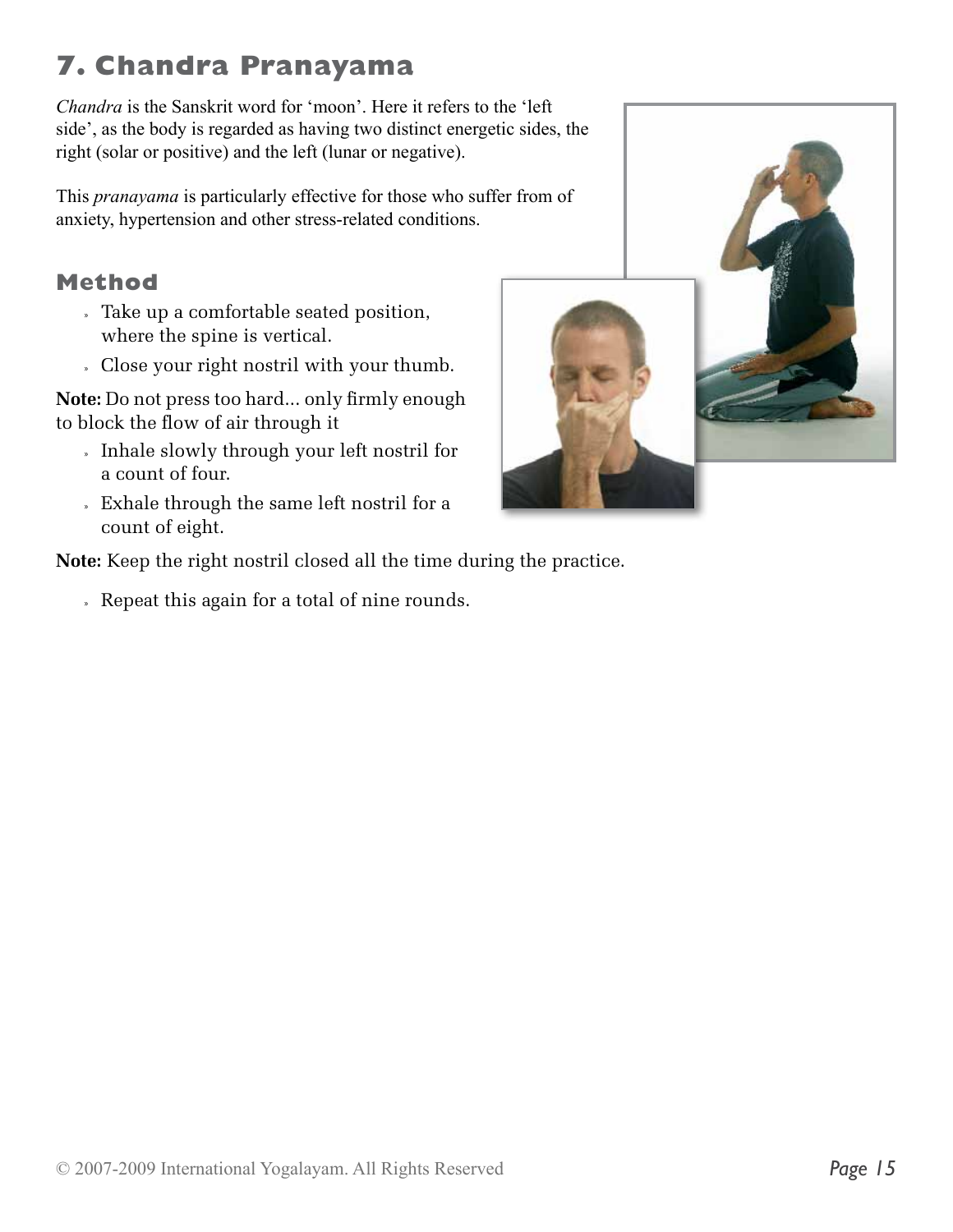# **8. Mukha Bhastrika**

*Mukha* is the Sanskrit word for 'mouth' (or face), and therefore, the *mukha bhastrika* is the forceful expulsion of air through the mouth. This practice is performed while sitting in *vajra asana* (kneeling/heel-sitting position). Here, the breath is 'blasted out' through the mouth, which is puckered as if you were going to whistle. This mouth gesture is known as *kaki mudra*, or the 'crow's beak gesture'.

This technique helps to remove old, stagnant air from the lungs and cleanses the bloodstream of excess carbon dioxide, which is associated with mental fatigue, altered nerve sensations and physical weakness. It is a great technique for 'blasting away' stress too!

#### **Method**

- » Sit in *vajra asana*, the heel-sitting position.
- » Begin by taking in a long and full breath through the nose, filling all three parts of the lungs.
- » Perform *kaki mudra* and blast the breath out in several short bursts.
- » After the first couple of 'blasts', slowly bend forward at the waist so that the lungs collapse within the chest cavity, continuing to blast the air out until the lungs are completely empty. Make between 6 to 9 rapid 'bursts' of air from the start to the finished position.
- » Inhale deeply as you slowly return to the upright *vajra asana* position, completely re-filling the lungs again.
- » Repeat this process 3 to 6 times.

**Important Note:** The breath should only be pushed '**out**' of the lungs. Therefore, no air is taken in at all while the lungs are gradually emptied completely with the 6 to 9 'out bursts'.

» After the final performance, remain with your forehead on the floor, breath calmly and relax in this position for a few minutes.